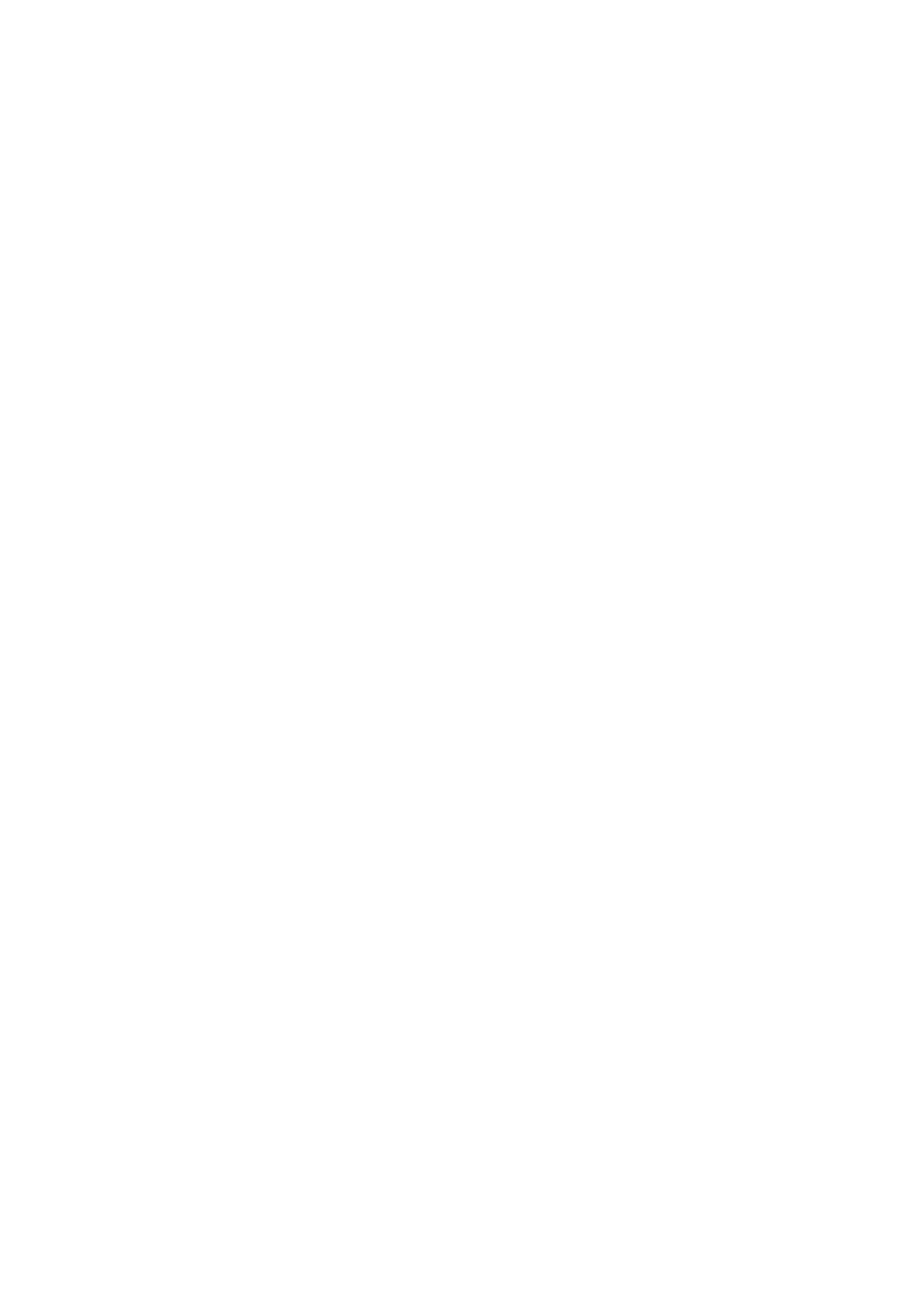# **REQUESTED DOCUMENTS**

#### 01. Application Form

*NOTE: The application form must be signed & sealed by the authorized person who officially represents the company or by the party holding a Power of Attorney representing the owner. In accordance with a certified authorization by the notary that qualifies him to represent IDAL. The authorized person is ought to sign each sheet of the application form.* 

| 02. Feasibility Study                                                   |  |
|-------------------------------------------------------------------------|--|
| 03. Environmental Impact Assessment                                     |  |
| 04. Preliminary Project Design                                          |  |
| 05. Land Registry Certificate and Planning & Classification Certificate |  |
|                                                                         |  |

06. Certified copy, stamped by the Commercial Register and not withstanding a period of one month from the date of application submission, of the:

| Company By-Laws with all amendments                                                                                                                |
|----------------------------------------------------------------------------------------------------------------------------------------------------|
| <b>Incorporation Certificate</b>                                                                                                                   |
| <b>Company Formation Deed</b>                                                                                                                      |
| Commercial Circular                                                                                                                                |
| Minutes of meeting for the nomination of the General Director (in case of a Limited<br>Liability Company)                                          |
| Minutes of the meeting for the nomination of the Chairman, Board of Directors and the<br>General Director (in the case of a Joint Stock Companies) |
| A comprehensive statement of the commercial register                                                                                               |

- 07. Copy of the Identity Card of the person authorized to sign on behalf of the company
- 08. Copy of the company registration certificate at the Ministry of Finance
- 09. Copy of the purchase contract of the land as registered at the Real Estate Registry OR Lease Contract (10 years minimum)
- 10. A letter specifying the rules of arbitration to be applied upon any arising conflict between the investor and the Lebanese Government represented by the Investment Development Authority of Lebanon (IDAL), regarding the interpretation or implementation of the Package Deal Contract according to Article 18 of Investment Law No. 360, dated 16/08/2001, and Decree No. 9310, dated 21/12/2002. This request shall be subject to the approval of IDAL's Board of Directors. (This document is only attached with the projects that request the Package Deal Contract (PDC))

*NOTE: All documents must be either originals or certified copies.*

 $\Box$ 

 $\Box$ 

 $\Box$ 

П

 $\Box$ 

 $\Box$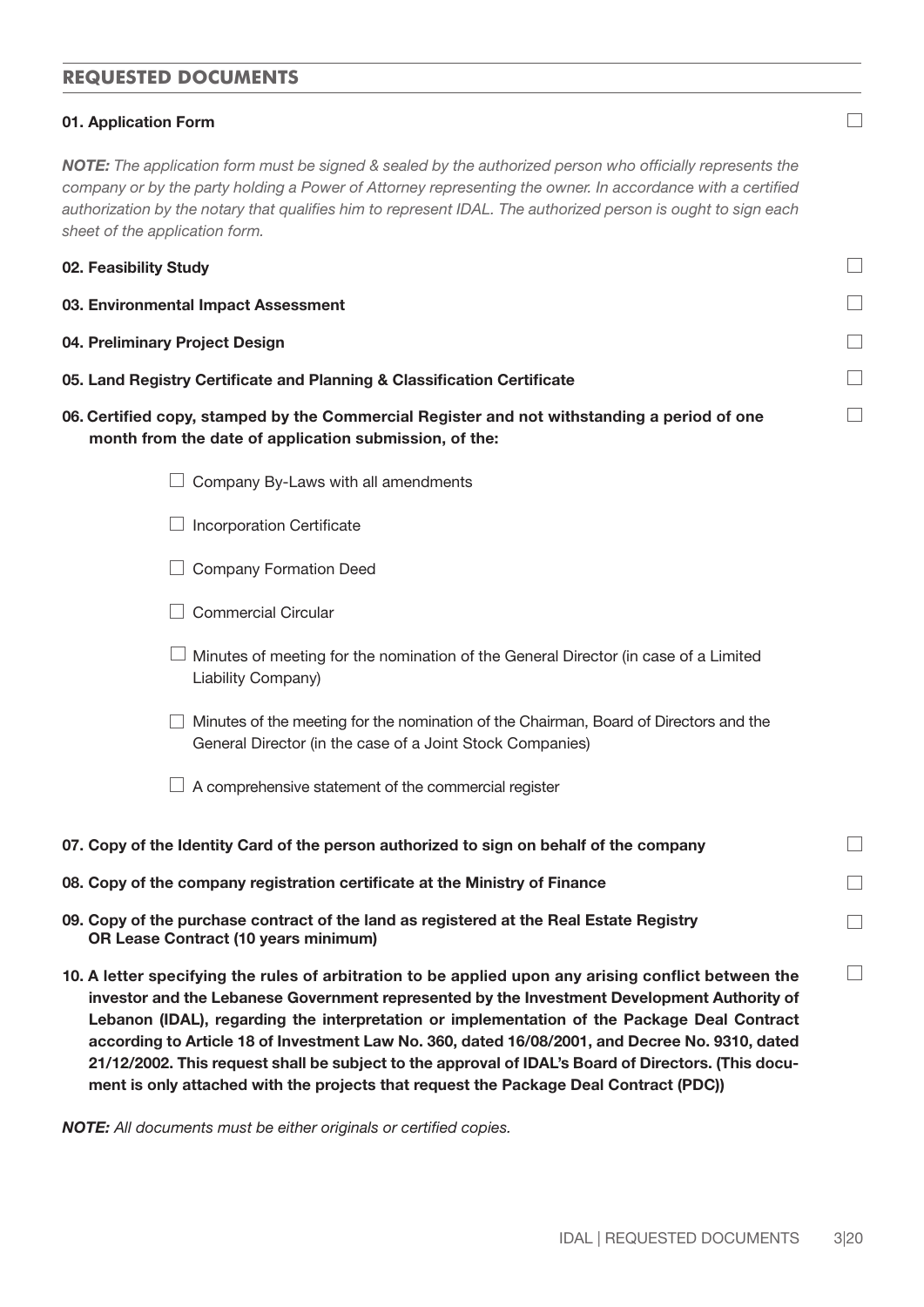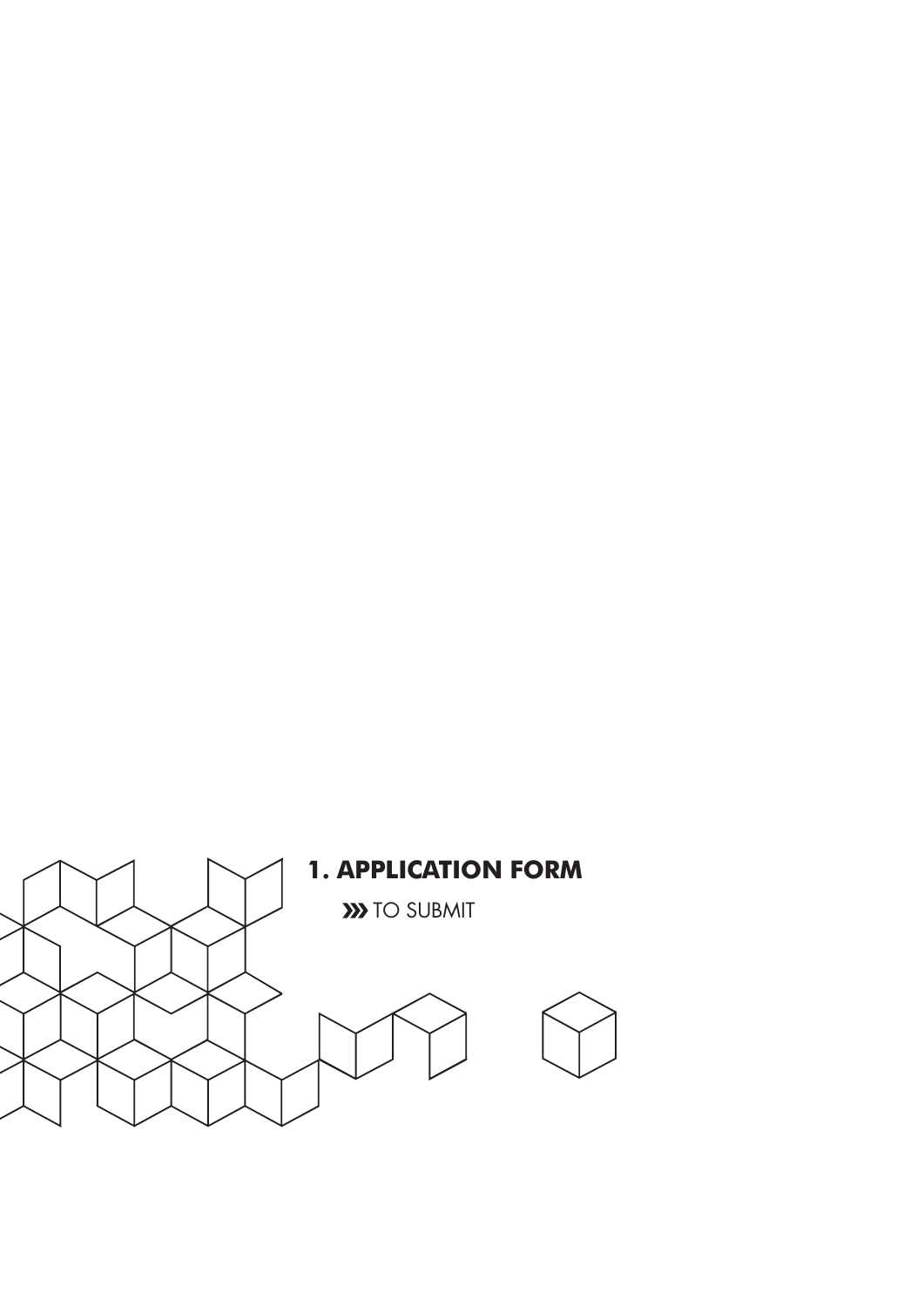*If interested to benefit from incentives provided by Investment Law No. 360/2001, kindly provide the information requested below to enable us to evaluate your investment project and consider the availability of the required terms and conditions. All required documents listed in the checklist must also be submitted as part of the application.*

# **A. COMPANY AND PROJECT OVERVIEW**

| Name of the company        |               |  |
|----------------------------|---------------|--|
| <b>Registration number</b> |               |  |
| <b>Ownership structure</b> |               |  |
| <b>Address</b>             | <b>Street</b> |  |
|                            | City          |  |
|                            | Country       |  |
|                            | P.O. Box      |  |
|                            | Telephone     |  |
|                            | Fax           |  |
|                            | E-Mail        |  |
| Name of the project        |               |  |

### **B. SECTOR OF OPERATION**

### Sector

| $\Box$ Industry      | $\Box$ Information Technology |
|----------------------|-------------------------------|
| $\Box$ Agriculture   | $\Box$ Technology             |
| $\Box$ Agro-Industry | $\Box$ Telecommunication      |
| $\Box$ Tourism       | <b>□ Media</b>                |

# **C. PROJECT OVERVIEW**

Give a brief description of the project's purpose: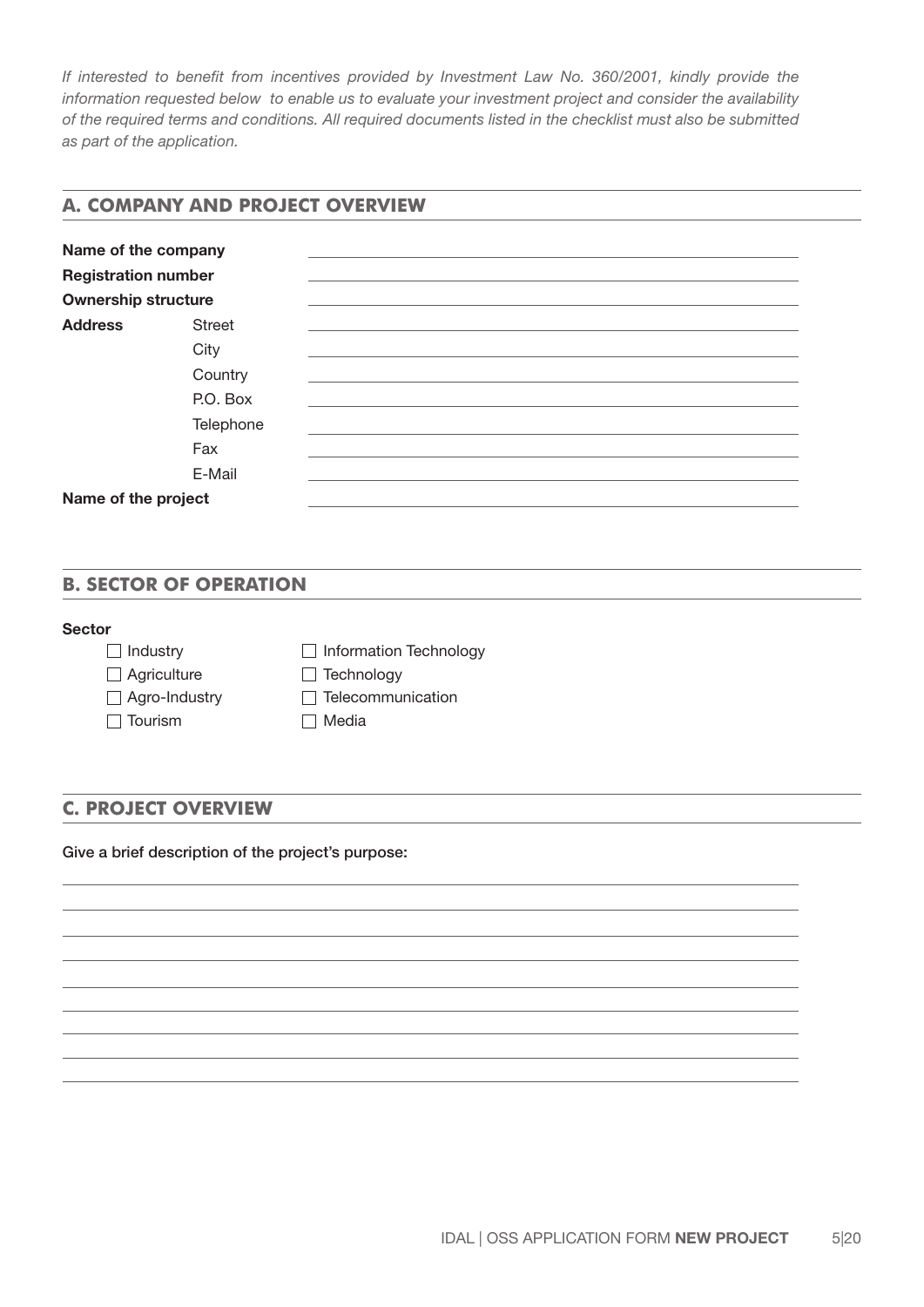# **D. LOCATION & BUILT UP AREAS**

| City                                                                                                                                                                                                                                 |     |    |                                                                                                                      |
|--------------------------------------------------------------------------------------------------------------------------------------------------------------------------------------------------------------------------------------|-----|----|----------------------------------------------------------------------------------------------------------------------|
| Caza                                                                                                                                                                                                                                 |     |    |                                                                                                                      |
| Muhafaza                                                                                                                                                                                                                             |     |    |                                                                                                                      |
| Is the project located in the leased property?                                                                                                                                                                                       | Yes | No | If No, please proceed                                                                                                |
| Area of the land(s) in Sqm                                                                                                                                                                                                           |     |    |                                                                                                                      |
| Underground built up area in Sqm <b>contained and the contact of the contact of the contact of the contact of the contact of the contact of the contact of the contact of the contact of the contact of the contact of the conta</b> |     |    |                                                                                                                      |
| Over ground built up area in Sqm                                                                                                                                                                                                     |     |    | <u> Alexandria de la contrada de la contrada de la contrada de la contrada de la contrada de la contrada de la c</u> |
| Total built up area in Sqm                                                                                                                                                                                                           |     |    |                                                                                                                      |

# **E. PROJECT INVESTMENT SIZE (where applicable)**

*Please note that the Investment Value is not equal to the working capital of the company. It is a reflection of the capital investments that will be made by the company to ensure its operation.*

#### Total Investment Value (USD)

#### The total investment value will include:

- 1- Land value,
- 2- Land improvement,
- 3- Construction cost,
- 4- Cost of Machinery and Equipment,
- 5- Cost of Intangibles, for ICT Projects (includes software cost).

#### 1. Land Value (USD)

#### The land value includes:

- 1- The purchase amount as registered at the Real Estate Register;
- 2- The registration fees and expenses related to the purchase transaction and the Deed of Ownership;
- 3- Demolition expenses for existing structures, if applicable.

#### 2. Land Improvement Cost (USD)

*Land improvement includes all expenditures incurred in laying out secondary roads within the project area, building car parks, or executing other infrastructural works for the purpose of the project.*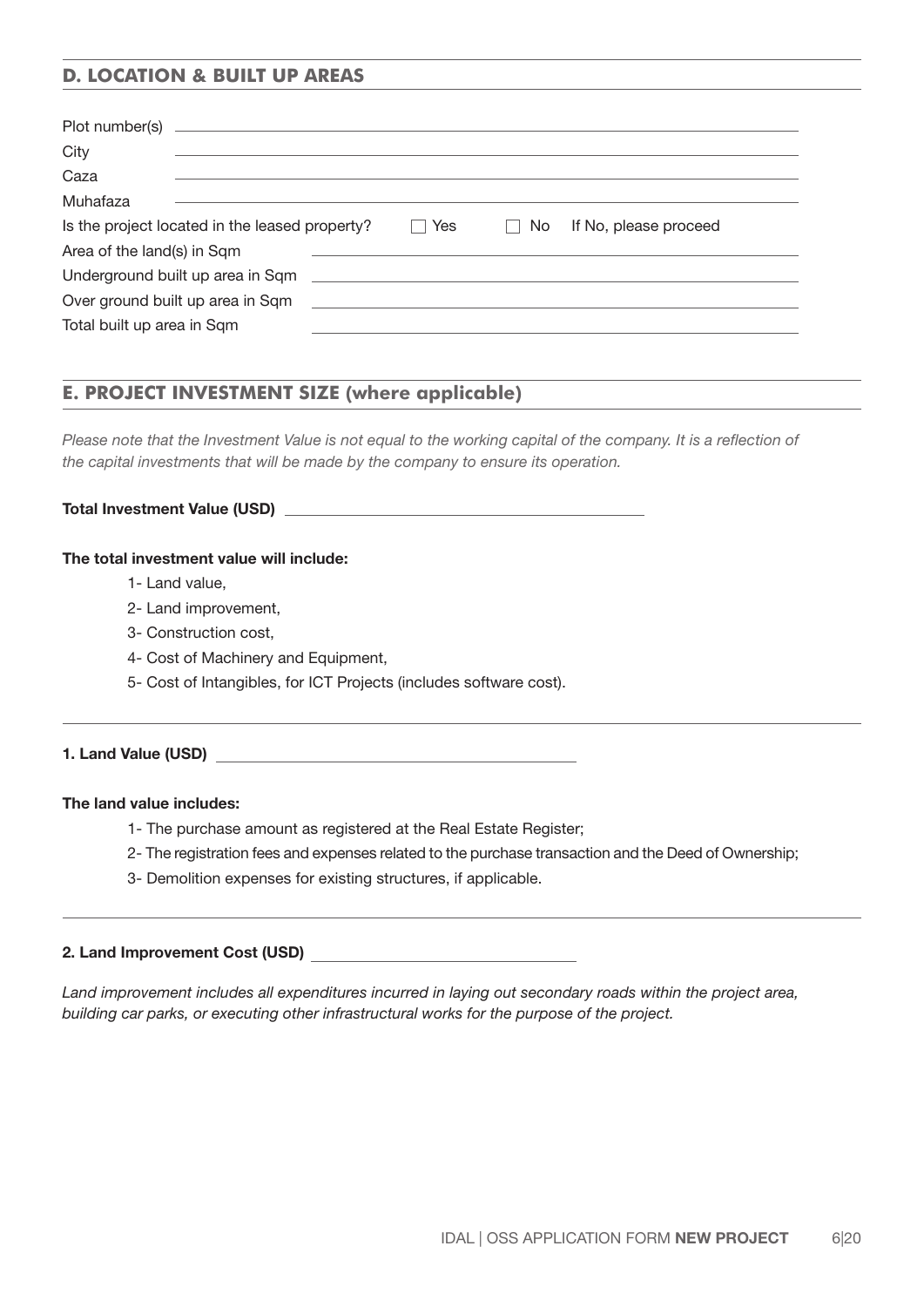• The construction cost entails all costs of construction works, including those of shops, offices, plants, and warehouses;

• If a standing structure is purchased as part of the land deal, incidental costs such as registration fees at the Real Estate Directorate, expenses related to the purchase operation, and the Real Estate Deed are also included in the total cost;

• Expenditures for the rehabilitation and refurbishment of an existing building is also added to the cost of construction.

• If the standing structure is built, its cost will include: the purchase sum as registered at the Real Estate Register, and the expenses paid by the owner such as engineers fees, the building permit costs and the drilling costs. In addition, the cost of the interests related to the project funding are also included in the cost of the asset in case the preparation of the building took a long period of time. However, this period should not exceed 4 years.

### 4. Cost of Machinery and Equipment (USD)

• The cost of machinery and equipment includes the actual purchase price, taxes (excluding VAT), freight charges, and insurance. It also includes expenditures related to the assembly, installation, and testing of machinery and equipment used.

• All types of vehicles are eligible for inclusion under machinery and equipment costs. Expenditures on insurance coverage for vehicles is excluded.

• Cost of Intangibles (USD)

\* Intangibles include patents, softwares, etc.

*Note: projects in the Technology sector are required to allocate at least 3% of their revenues from sales on Research & Development, per year.*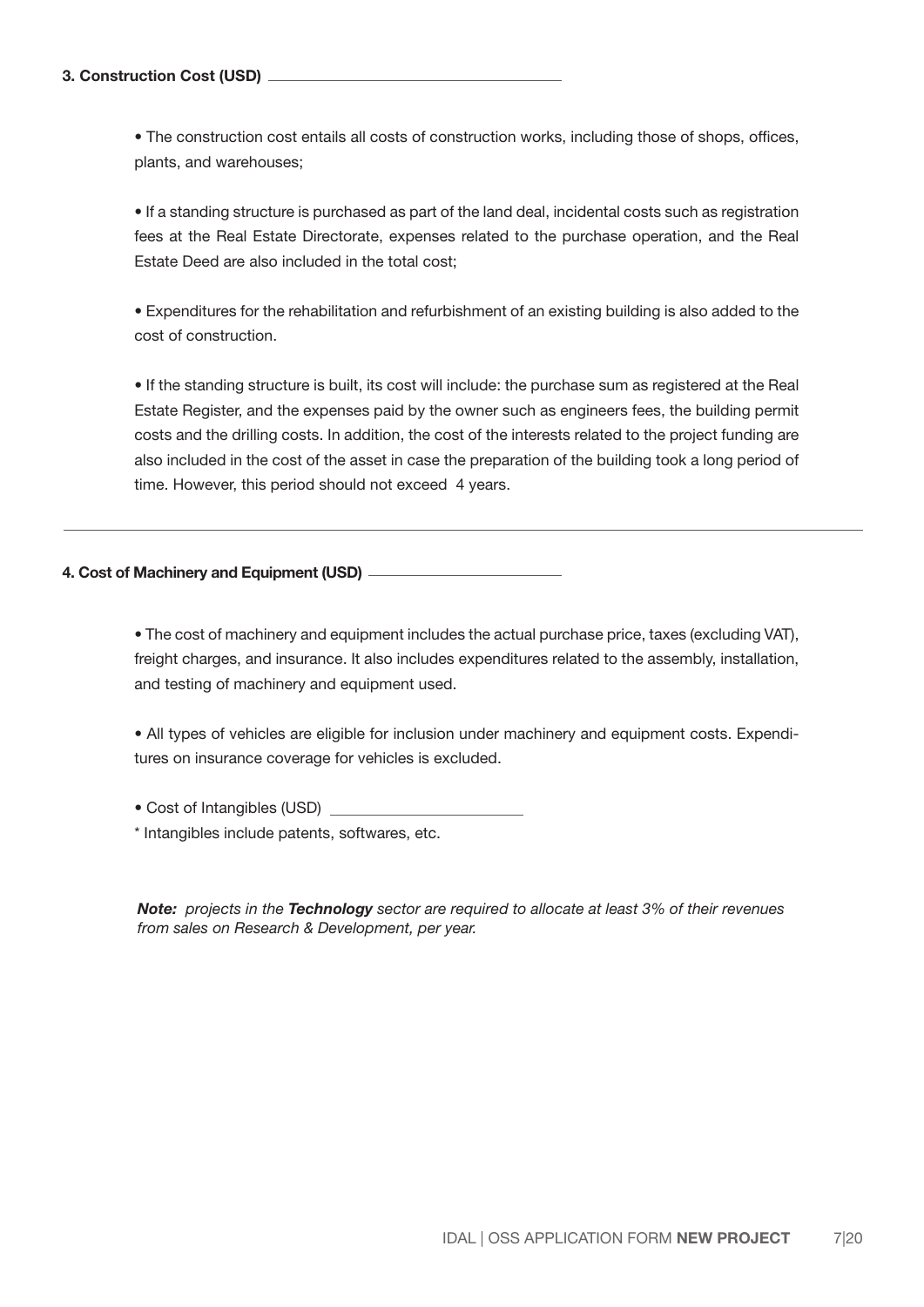# **F. NUMBER OF JOBS CREATED**

| <b>Number of Lebanese Workforce</b> |  |
|-------------------------------------|--|
| <b>Number of Foreign Workforce</b>  |  |
| <b>Total Number of Workforce</b>    |  |

- All employees should be registered with the National Social Security Fund (NSSF);
- Starting from the commencement of operation, job opportunities should be created within a period of four years;

• The investment project should maintain a local labor force, employing at least two Lebanese nationals for each foreigner employed.

*Note: ICT projects must ensure that at least 60% of their workforce is skilled (i.e. possesses at least a university degree).*

| <b>G. APPLICATION CATEGORY</b> |  |
|--------------------------------|--|
|--------------------------------|--|

#### **SCHEME 1 SCHEME 2**

□ Investment Project by Zone □ Package Deal Contract (PDC)

- Zone A
- Zone B
- Zone C

# **H. REQUESTED INCENTIVES, EXEMPTIONS, AND REDUCTION UNDER INVEST-MENT LAW 360**

# **SCHEME 1: INVESTMENT PROJECTS BY ZONE (IPZ)**

#### *Applicable to All Zones*

 $\Box$  Work Permits for various categories, exclusively needed for the project, provided that at least two Lebanese nationals are employed for each foreigner. All employees should be registered with the National Social Security Fund.

### ZONE A

 $\Box$  100% exemption from corporate income tax for two years provided that the company's shares are listed in the Beirut Stock Exchange. In this case, the effective negotiable shares should be no less than 40% of the capital of the company.

#### ZONE B

- $\Box$  50% reduction on corporate income tax and taxes on project dividends, for a period of five years. The reduction shall be applicable as soon as excavation works for the project commence, in accordance with the provisions of the Law.
- $\Box$  100% exemption from corporate income tax for two additional years provided that the company's shares are listed in the Beirut Stock Exchange. In this case, the effective negotiable shares should be no less than 40% of the capital of the company.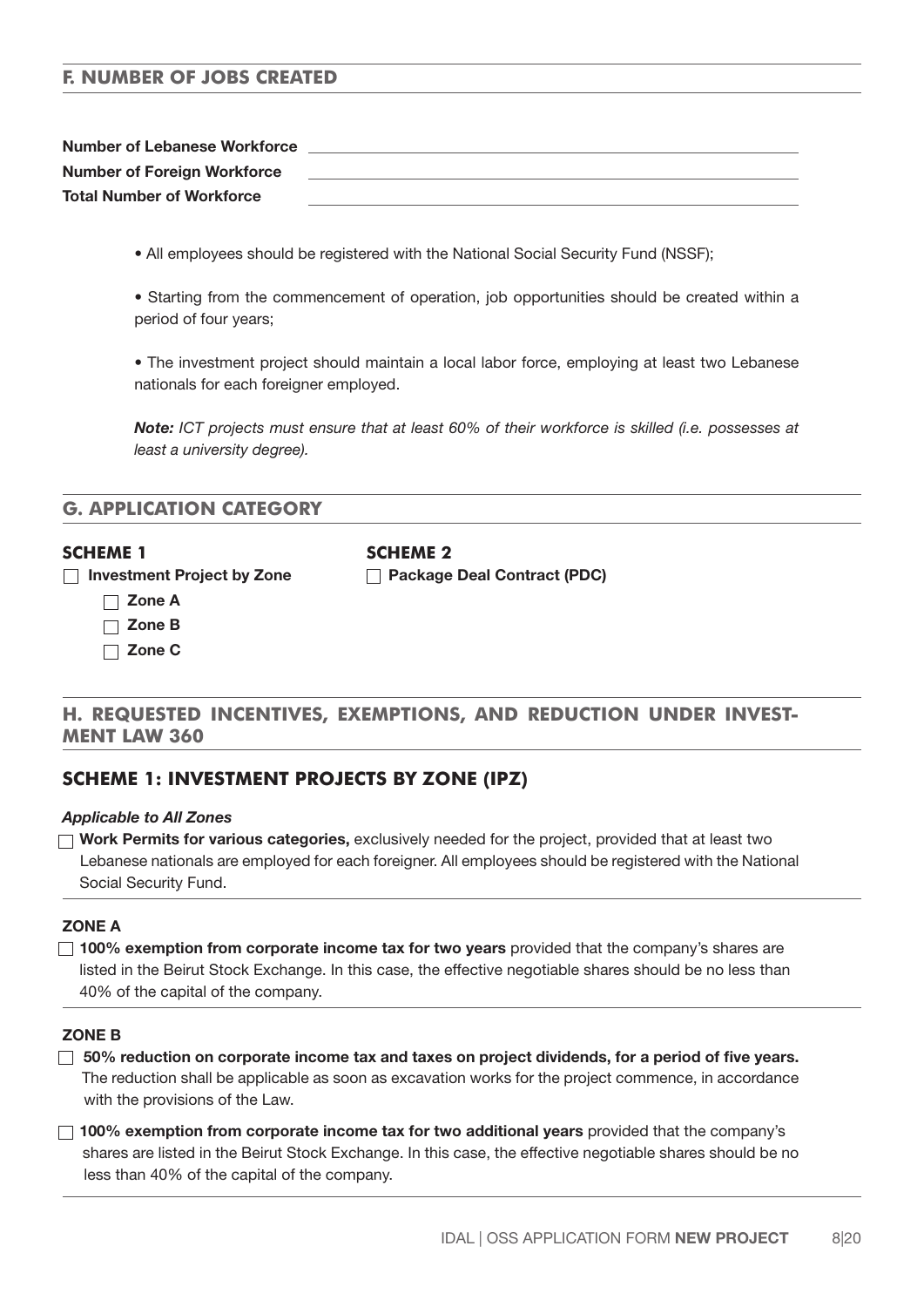### ZONE C

- $\Box$  100% exemption from corporate income taxes and taxes on project dividends, for a period of 10 years. The exemption shall be applicable as soon as excavation works for the project commence, in accordance with the provisions of the Law.
- $\Box$  100% exemption from corporate income tax for two additional years provided that the company's shares are listed in the Beirut Stock Exchange. In this case, the effective negotiable shares should be no less than 40% of the capital of the company.

# **SCHEME 2: PACKAGE DEAL CONTRACT (PDC)**

- □ 100% exemption from corporate income taxes and taxes on project dividends, for a period of 10 years. The exemption shall be applicable as soon as excavation works for the project commence, in accordance with the provisions of the Law.
- $\Box$  100% exemption from fees related to land registration at the Land Registry, to annexation, sub-division, mortgage and registration of lease contracts at the said Registry for estates on which the project will be built, provided that the execution of the project shall take place within five years from the date of registration of the land at the Land Registry. Should the investor default in implementing the project, he/she will be liable to pay a penalty equivalent to three times the fees that were originally due;
- $\Box$  Up to 50% fee reduction on Construction Permits required for the building of facilities necessary for the execution of projects;
- $\Box$  A 50% fee reduction for Work and Residence Permits for foreign employees (regardless of their category and depending on the number of permits required), as well as a reduction by half the value of the certificate of deposit entrusted to the Housing Bank;
- $\Box$  Work Permits of all categories provided that the project benefiting of the incentive package deal preserves the interests of the local labor force by employing at least two Lebanese nationals for each foreign employee, and registering them with the National Social Security Fund;
- **Exemption of Joint-Stock Companies,** aiming at implementing and/or managing an investment project, from the obligation of having Lebanese nationals or members of the legal profession on their Board of Directors.

# **I. REQUIRED PERMITS, LICENSES AND ADMINISTRATIVE APPROVALS RELATED TO THE PROJECT (TO WHICH THE INVESTOR ASKS FOR IDAL'S ASSISTANCE) (if applicable)**

| □ Construction Permits   |  |
|--------------------------|--|
| $\Box$ Occupancy Permits |  |
| □ Operational Licenses   |  |
| □ Work Permits           |  |
| Residence Permits        |  |
| $\Box$ Others:           |  |
|                          |  |
|                          |  |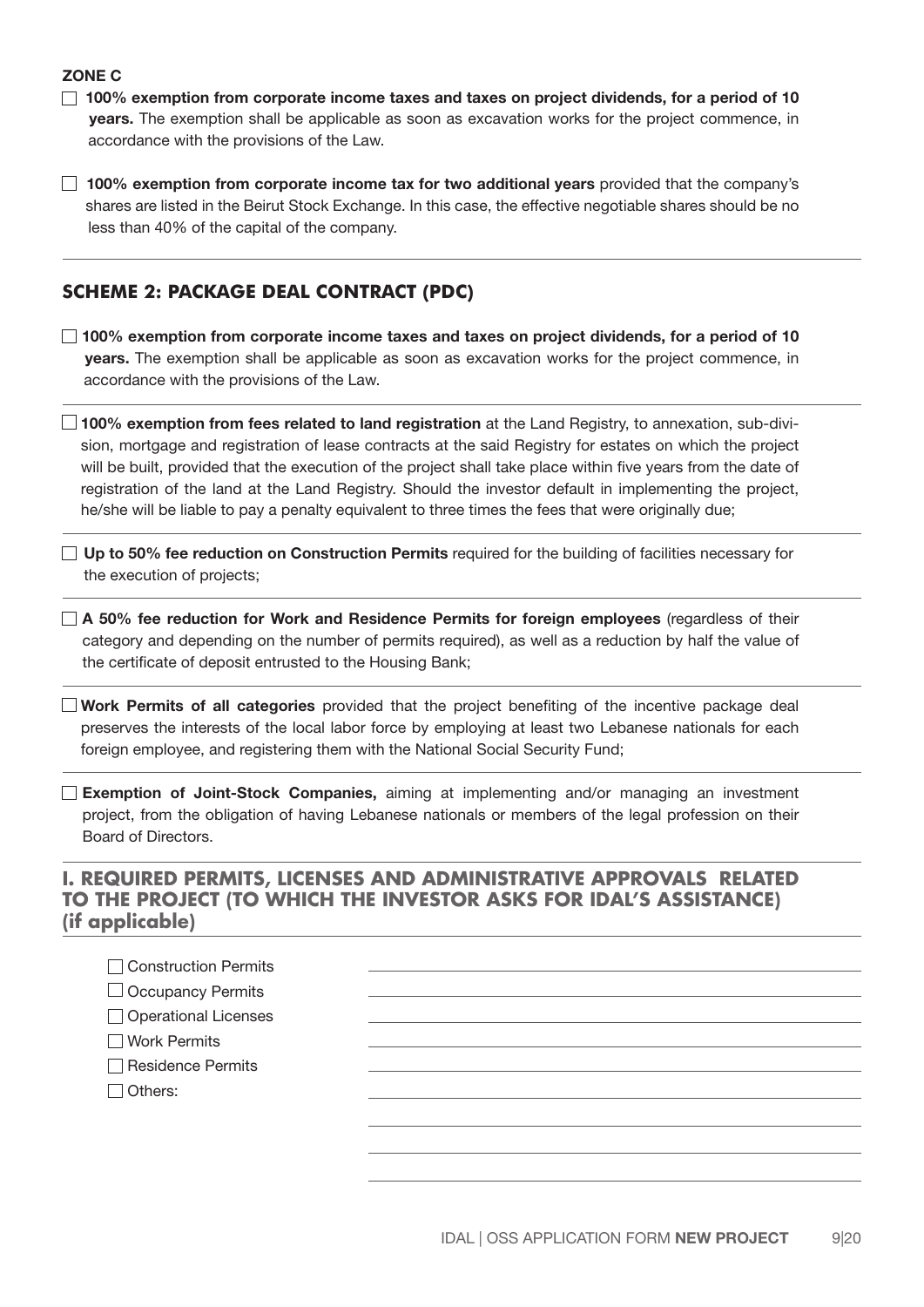# **K. CONTACTS FOR REFERENCE AND FOLLOW-UP**

| <b>Permanent Contact Person</b> |               |                                                                                                                                                                                                                                      |
|---------------------------------|---------------|--------------------------------------------------------------------------------------------------------------------------------------------------------------------------------------------------------------------------------------|
| <b>Name</b>                     |               |                                                                                                                                                                                                                                      |
| <b>Title</b>                    |               |                                                                                                                                                                                                                                      |
| <b>Address</b>                  | <b>Street</b> |                                                                                                                                                                                                                                      |
|                                 | City          |                                                                                                                                                                                                                                      |
|                                 | Country       | <u> 1980 - Johann Stein, marwolaethau (b. 1980)</u>                                                                                                                                                                                  |
|                                 | P.O. Box      | <u> 1989 - Johann Harry Harry Harry Harry Harry Harry Harry Harry Harry Harry Harry Harry Harry Harry Harry Harry Harry Harry Harry Harry Harry Harry Harry Harry Harry Harry Harry Harry Harry Harry Harry Harry Harry Harry Ha</u> |
|                                 | Mobile        |                                                                                                                                                                                                                                      |
|                                 | Telephone     | <u> 1980 - Andrea Andrea Andrea Andrea Andrea Andrea Andrea Andrea Andrea Andrea Andrea Andrea Andrea Andrea Andr</u>                                                                                                                |
|                                 | Fax           |                                                                                                                                                                                                                                      |
|                                 | E-Mail        |                                                                                                                                                                                                                                      |

#### Chairman/CEO/General Manger *(If different from above)*

| <b>Name</b>  |           |  |
|--------------|-----------|--|
| <b>Title</b> |           |  |
|              | Mobile    |  |
|              | Telephone |  |
|              | Fax       |  |
|              | E-Mail    |  |

#### *Note:*

*The Permanent Contact Person is the company's main reference for IDAL's staff. He/She will be contacted throughout the application process in case of missing documents, or to inform the company on the status of the application. Personal contact information is therefore needed.*

*Personal contact information of the Chairman, Company CEO or General Manager is also required in case of official letters or invitations to be sent to the company.*

*Applicants are kindly required to fill all the above entries.*

| <b>Name</b> |  |  |
|-------------|--|--|
| ______      |  |  |

Position \_\_

| <b>Signature</b> |  |  |
|------------------|--|--|
|                  |  |  |
| <b>Date</b>      |  |  |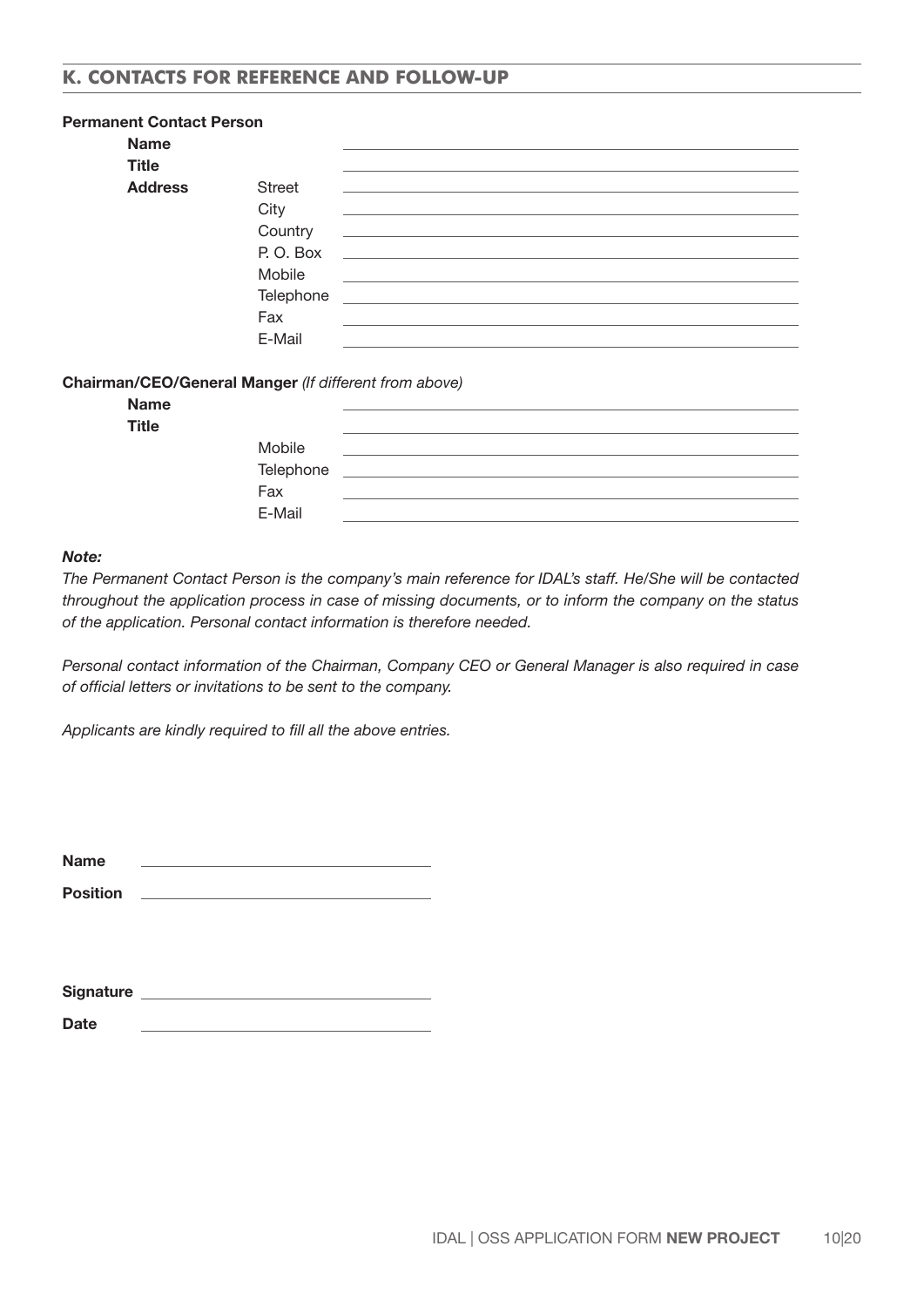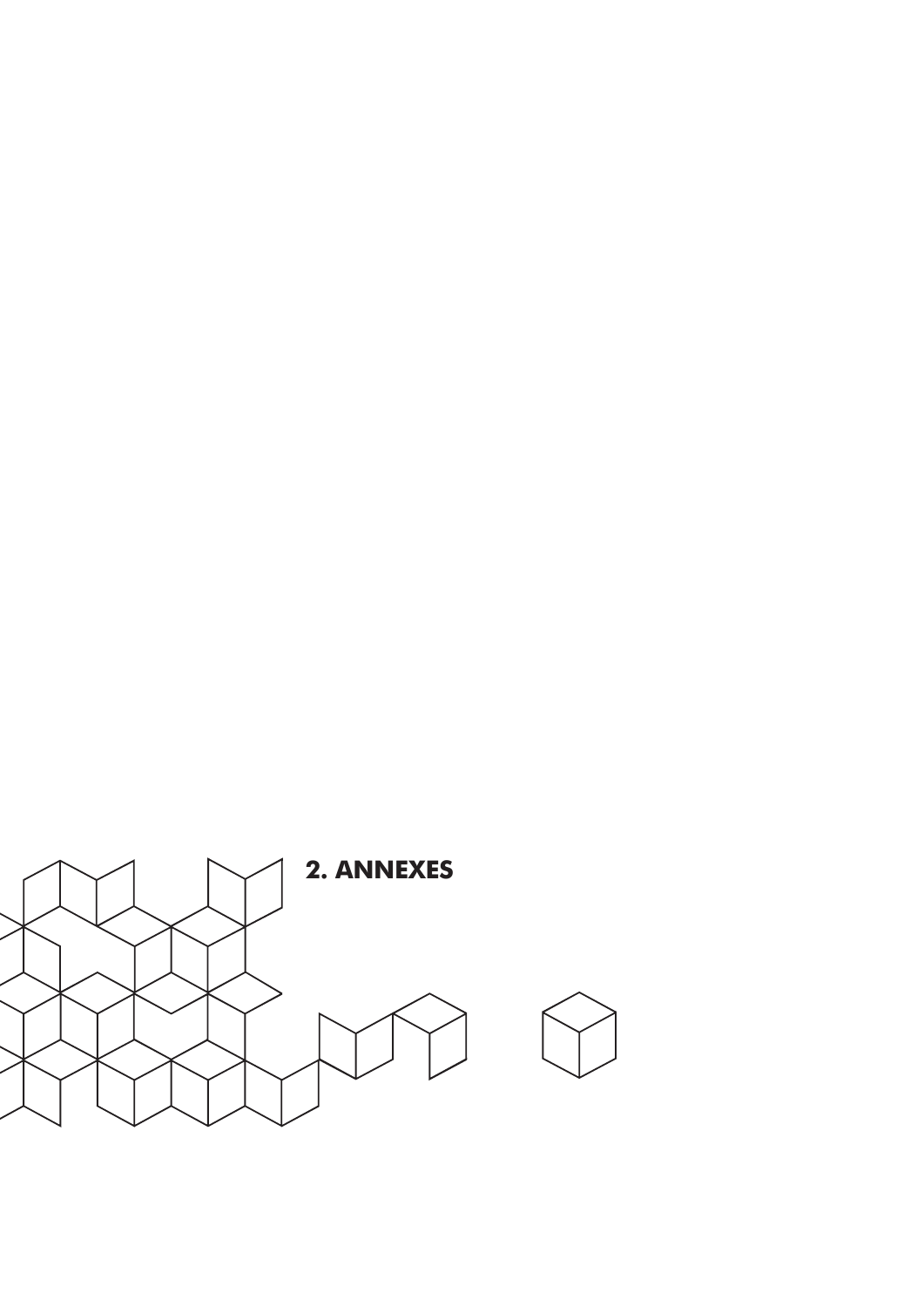# 1. EXECUTIVE SUMMARY

### 2. COMPANY & PROJECT OVERVIEW

- a) Objectives of the Company & Investment Project
- b) Project Location
- c) Company's Business Model
- d) Company's Organizational Structure & Staffing Plan
- e) Project's Products/Services
- f) Competitive Advantage
- g) Project Schedule

### 3. MARKET RESEARCH

- a) Market Overview
- b) Competition & Differentiation
- c) Exports

### 4. SWOT ANALYSIS

### 5. FINANCIAL PLANS

- a) Initial Investment Costs
- b) Operational Costs & Revenues
	- The financial structure: The ratio of the shareholders' contribution, the ratio and the types
	- of the project's financing loans
	- Anual Cash Flow
- c) Financial Analysis
- d) Ratio Analysis
	- Net Present Value (NPV)
	- Internal Rate of Return (IRR)
	- Payback Period (BPB)

### 6. SOCIO-ECONOMIC IMPACT

# 7. CONCLUSIONS & RECOMMENDATIONS

### 8. ADDITIONS FOR RESEARCH & DEVELOPMENT (R&D) CENTERS

# **II. DEFINITION AND SPECIFICATION OF THE FEASIBILITY STUDY COMPONENTS**

# **1. EXECUTIVE SUMMARY**

The executive summary provides an overview of the content of the feasibility study. It is an important component of the entire study, since it gives a first glimpse of the investment project. A typical executive summary usually contains background information on the project, a concise analysis of the project's financial feasibility, and ends with main conclusions. It is furthermore as straight to the point as possible.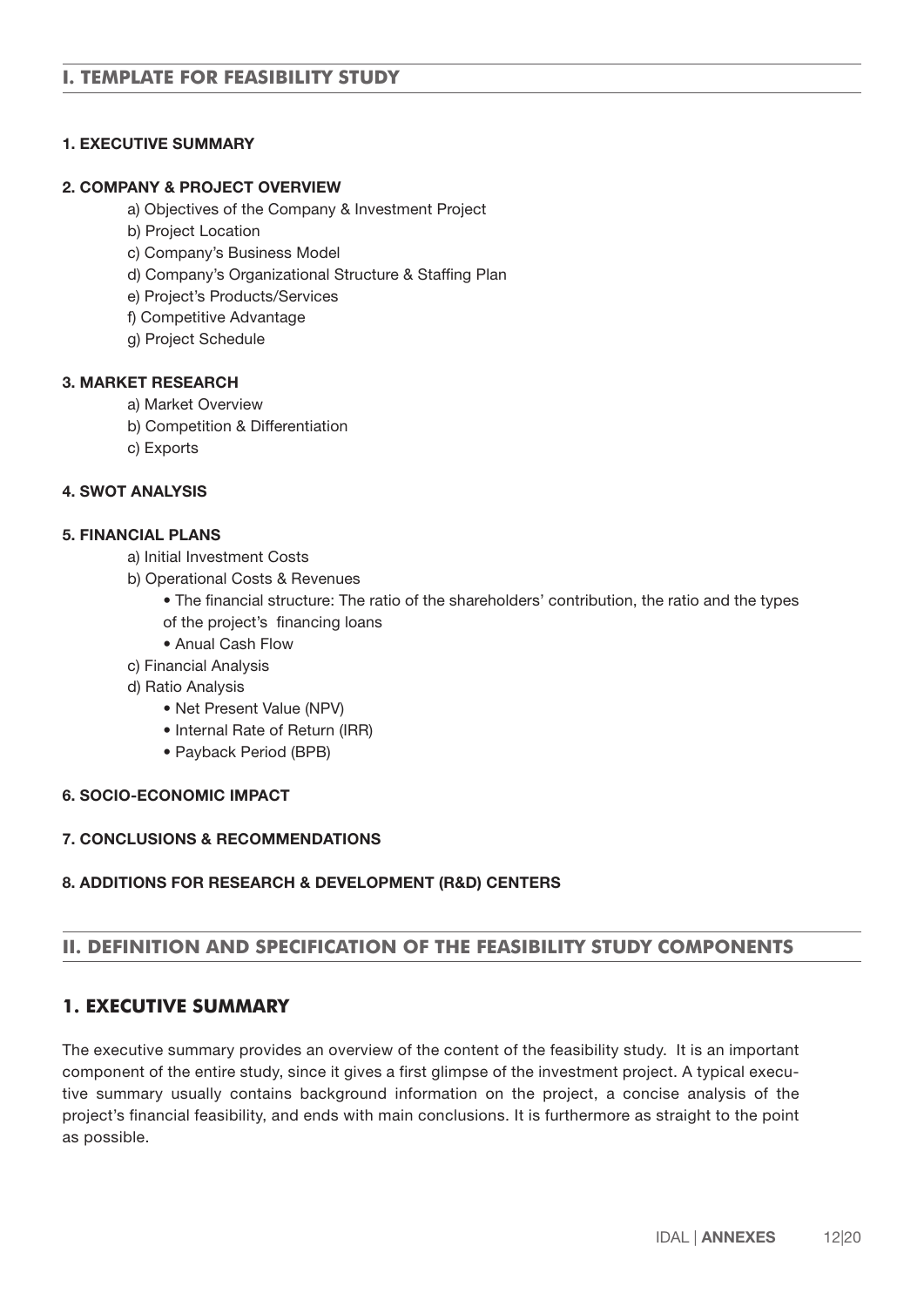# **2. COMPANY & PROJECT OVERVIEW**

### a) Objectives of the Company & Investment Project

This section should include a summary of the company's profile, together with a description of the new investment project's activities and components. The vision, mission and motto of the company could be mentioned together with its objectives and goals.

### b) Project Location

This paragraph must specify the project's location, plot number(s), and surface area. It must also state the reason(s) for choosing the location. A positioning map is required.

### c) Company's Business Model

In this section, the legal structure of the company should be defined (Joint Stock, Limited Liability, Partnership, Offshore, or Holding). If the company is afliated or owned by any other company, the study should include a brief description of the latter and the range of products and services it offers. Furthermore, the company's **share structure** should be established, and should include information on the different shareholders along with their respective shares in the company. The section could present a professional and educational background of each shareholder, his/her position in the company, and any other notable information worth mentioning.

### d) Company's Organizational Structure & Staffing Plan

The company's organization structure should be presented in the form of a flow chart, clearly highlighting the relationships between staff members.

The staffing plan is essential for the assessment of the project. The number of staff expected to be employed should be noted, along with detailed explanations on the constituents of the labor force (skilled versus unskilled labor<sup>1</sup>). It is recommended to attach a table showing the different job positions, bundled into categories, with their corresponding monthly wages, if possible.

For Research & Development related projects, the number of employees involved in R&D should be clearly highlighted.

 *Required Document: Staffing Schedule, showing additions to employment in each department, staff positions and number, over a period of ten years.*

### e) Project's Products/Services

This section provides a high level description of the products and/or services which will be introduced by the new investment project. It is important that this description captures the most significant aspects of the products and/or services, their benefits to consumers and corresponding prices, together with details on the production process. For existing companies, the additions to present products/services must be highlighted.

### f) Competitive Advantage

This section should explain in brief the use and need of this project to the market, in addition to its benefits to the local economy. This paragraph should be as concise as possible, since a more detailed one will figure in the 'Market Research' section.

### g) Project's Schedule (Construction & Operation)

When is the construction of the project intended to start? When is operation scheduled to begin?

 $1$  Unskilled laborers are considered employees that perform tasks which do not require an advanced educational background, i.e. a university degree.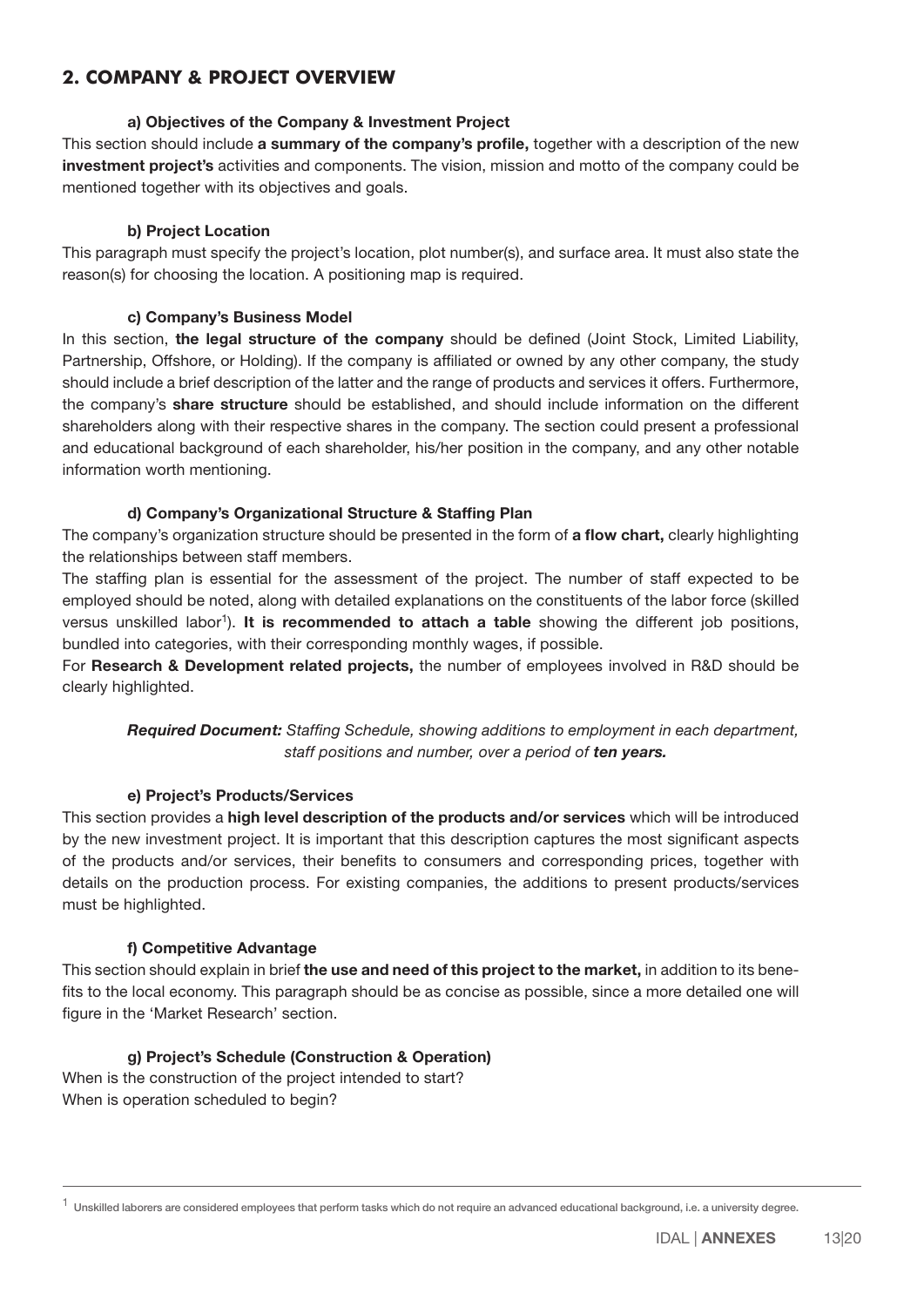# **3. MARKET RESEARCH**

# a) Market Overview

This section should include:

- A full description of the demand and existing marketplace for the products/services offered by the project. Prevalent market trends and facts should be illustrated (sector overall growth rate, projected growth rates, total employment level, etc.);
- The target market for the products/services (Who is intended to buy the products/services offered);
- The actual and predicted size of the market on a ten-year basis; (this will help in assessing the potential of the selected market in the future).
- The company's share in the market on a ten-year basis as well; this will determine the company's contribution to the market, hence measuring its impact on the sector.

### b) Competition & Differentiation

The project's competitors (local and foreign) should be presented. Moreover, the differentiation plan of the project should be defined, when applicable. It should explain why the company's products/services would be appealing to customers, and why they are competitively advantageous.

### c) Exports *(If applicable)*

Will the project be exporting any of its products/services? If yes, the share of revenues from exports to total revenues should be specified. If possible, it would be interesting to have projections in the value of exports over a number of years. For existing project, past export performance is required (year-on-year growth rates).

# **4. SWOT ANALYSIS**

This part of the feasibility study evaluates the Strengths, Weaknesses, Opportunities and Threats of the project meant to assess the formation of the project. Strengths represent the characteristics of the project that give it an advantage over others. Weaknesses (or Limitations) show the disadvantage of the project relative to others. Opportunities embody the external chances to improve performance (e.g. make greater profits) in the environment. Finally, Threats represent the external elements in the environment that could cause trouble for the business or project. The SWOT analysis should take the form a table divided into four parts.

# **5. FINANCIAL PLAN**

The financial plan provides a description of the project's current and future financial state. Financial projections are key tools for identifying the project's feasibility. There are many ways to present these projections since different calculations and assumptions could be undertaken. **IDAL requires that all financial** projections be made on a ten-year basis.

### a) Initial Investment Costs

This section should list the cost components of the total investment size of the project, which include (1) cost of land, (2) land improvement cost, (3) construction cost, (4) cost of machinery and equipment, in addition to intangible costs.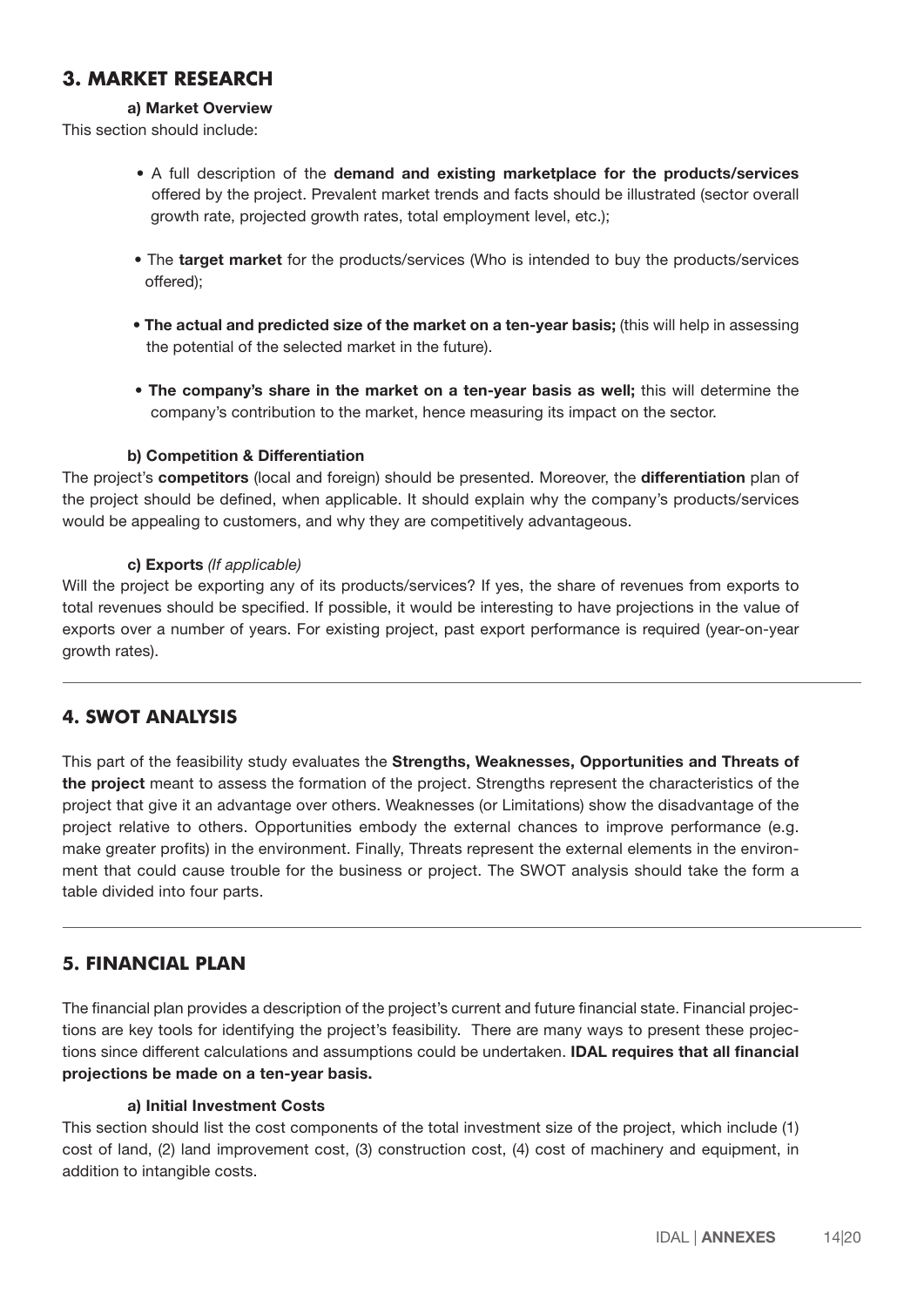#### *Required Document:*

-Initial Investment Cost Breakdown Table, specifying all of the above mentioned. -List & Value of Existing Fixed Assets & Equipment with their corresponding values;

#### b) Operational Costs & Revenues

 *Required Documents:* 

- Projected Income Statement;
- Projected Revenues Sheet(Detailed);
- Projected Operational Costs Sheet (Detailed).

#### c) Financial Analysis

 *Required Documents:* 

- Projected Cash Flow Statement;
- Funding Sources, share of equity/debt in total financing;

d) Ratio Analysis

#### *Required Ratios:*

- Net Present Value (NPV);
- Internal Rate of Return (IRR);
- Payback Period;
- Optional ratios: profitability ratios, liquidity ratios, efficiency ratios, and cash-flow ratios.



IDAL REQUESTS THAT ALL PROJECTIONS BE MADE ON A TEN-YEAR BASIS OR ELSE THE APPLICATION WILL NOT BE PROCESSED.

# **6. SOCIO-ECONOMIC IMPACT**

The assessment should analyze the impact of the project on the economy in general, basically it is required to calculate the direct and indirect jobs created by the project and their contribution to the sector current jobs. Furthermore, the impact of the project on the development of professional skills should be taken into account. In other words, the section should evaluate the forward and backward linkages of the project, its spillover effects on other sectors, the contribution to GDP, the annual output of the project and its contribution to the annual output of the sector, the direct and indirect jobs generated along with the quality of the labor force (skilled, unskilled or semi-skilled), and the impact on exports, tourism, etc. Moreover, any transfer of technology and/or skills should be mentioned as it would be highly welcomed.

# **7. CONCLUSIONS & RECOMMENDATIONS**

This section should summarize the findings of the feasibility study and explain why the course of action to be undertaken by the project is recommended. It may include a description of the pros and cons of the project, and should be brief since most of the detail is included elsewhere in the document.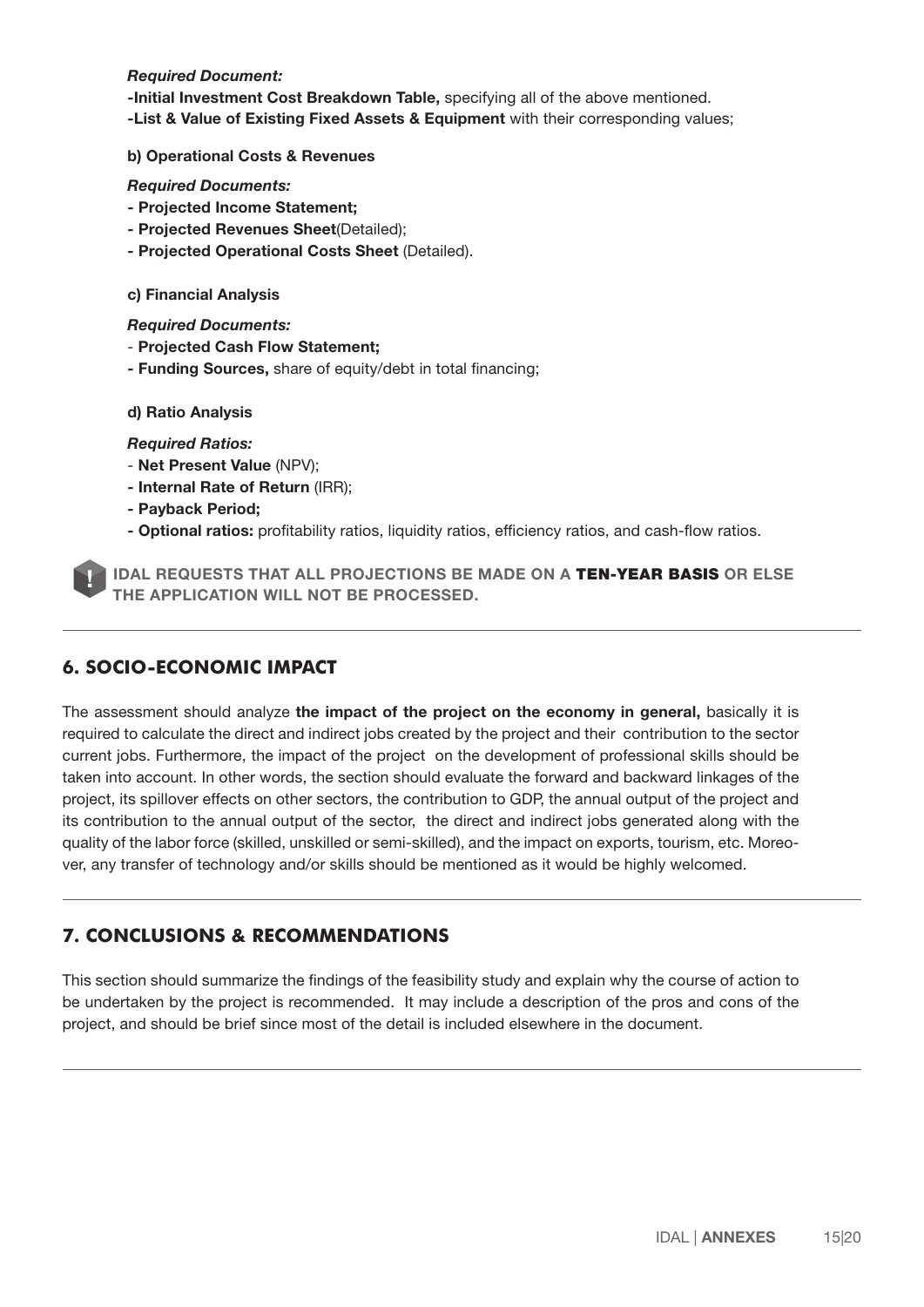# **8. ADDITIONS FOR RESEARCH & DEVELOPMENT (R&D) CENTERS**

R&D Projects should include the following additional information in their feasibility study:

- Scope of research and development process;
- Technical feasibility research;
- High level outline of the scientific or technical work;
- Detailed description of planning and management of the work;
- Determination of the resources for R&D;
- Schedule and estimation of development process;
- Number of researchers, including their qualifications and experiences.

# **III. TEMPLATE FOR ENVIRONMENTAL IMPACT ASSESSMENT**

*It needs to include the following elements:*

# 1. EXECUTIVE SUMMARY

### 2. DESCRIPTION OF THE AREA AROUND THE PROJECT:

- Physical environment;
- Socio-economic environment.

# 3. ENVIRONMENTAL MANAGEMENT PLAN TO ALLEVIATE THE NEGATIVE IMPACT OF THE PROJECT DURING THE CONSTRUCTION PHASE:

- Summary of important environmental impacts;
- Technical details of measures undertaken to mitigate negative impacts (conditions of implementation, design, details of equipment used, operational instructions, etc.);
- Safeguarding the environment and the sustainability of natural resources
- Environmental impact of the above mentioned measures;

# 4. ENVIRONMENTAL MANAGEMENT PLAN TO MITIGATE ANY NEGATIVE IMPACT OF THE PROJECT DURING OPERATION:

- Summary of important environmental impacts;
- Technical details of measures undertaken to mitigate negative impacts (conditions of implementation, design, details of equipment used, operational instructions, etc.);
- Environmental impact of the above mentioned measures;

### 5. COST OF THE ENVIRONMENTAL MANAGEMENT PLAN (OPTIONAL)

### 6. CONCLUSION AND RECOMMENDATION

### **IV. GUIDELINES FOR PROJECT DESIGN**

1. A topographic map showing the relative levels of the land with respect to the roads or sea, and other lands (level curves), as well as the location and type of trees (if present), with photographic pictures of the site and its peripheries with a diameter of 500 meters;

2. A mass plan showing the different areas included in the project, their size, and their relation with one another;

3. Floor plans in an acceptable scale showing all components of the building(s) with respect to their function and use.

4. Two Sections at least showing the total number of floors, and their levels.

5. Two Elevations at least.

6. Plans showing the distribution of machinery and production lines.

7. A map showing the accessible roads, the landscape, circulation flow and car parks, and all alleyways leading to the parking lot;

8. Project perspectives.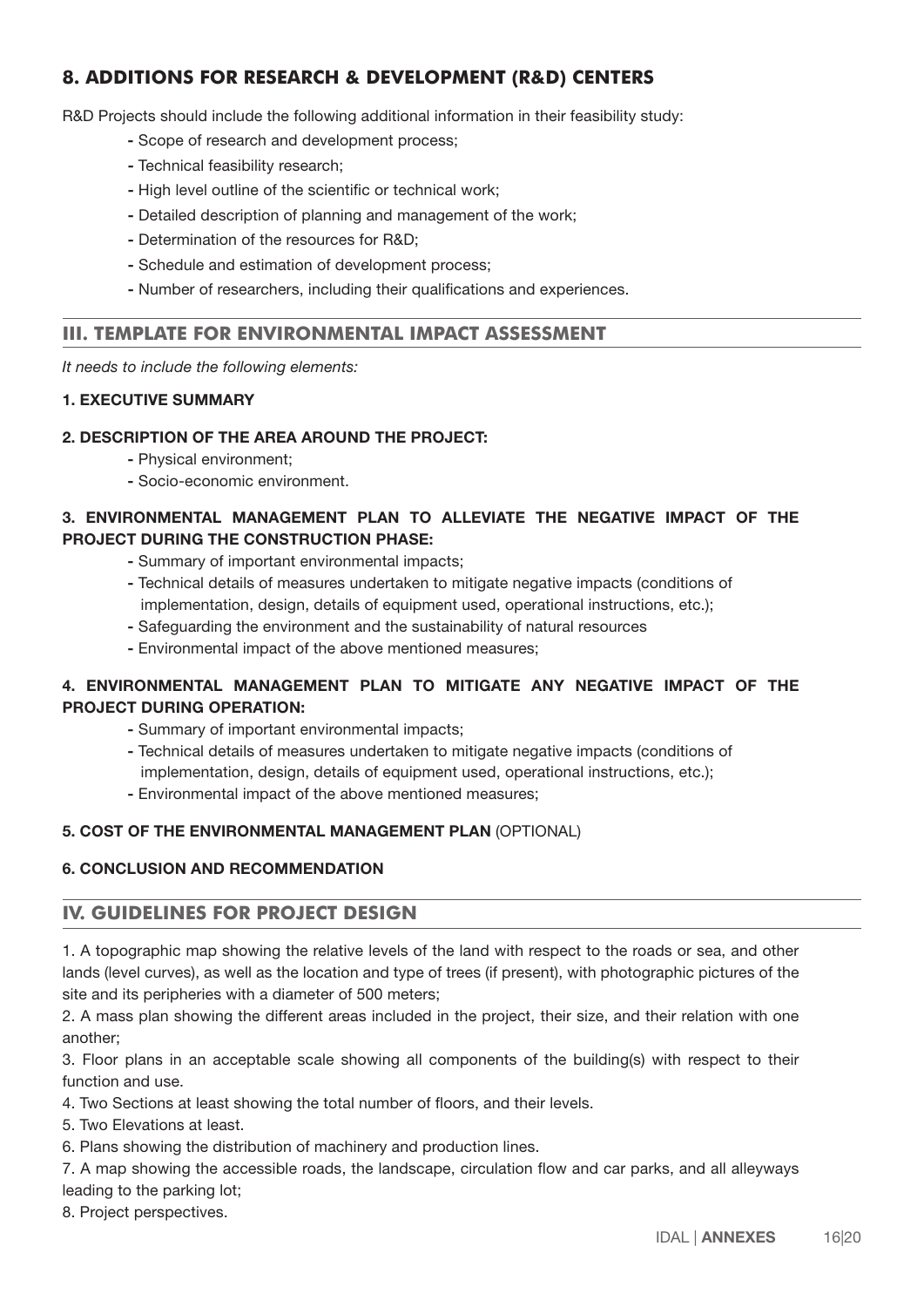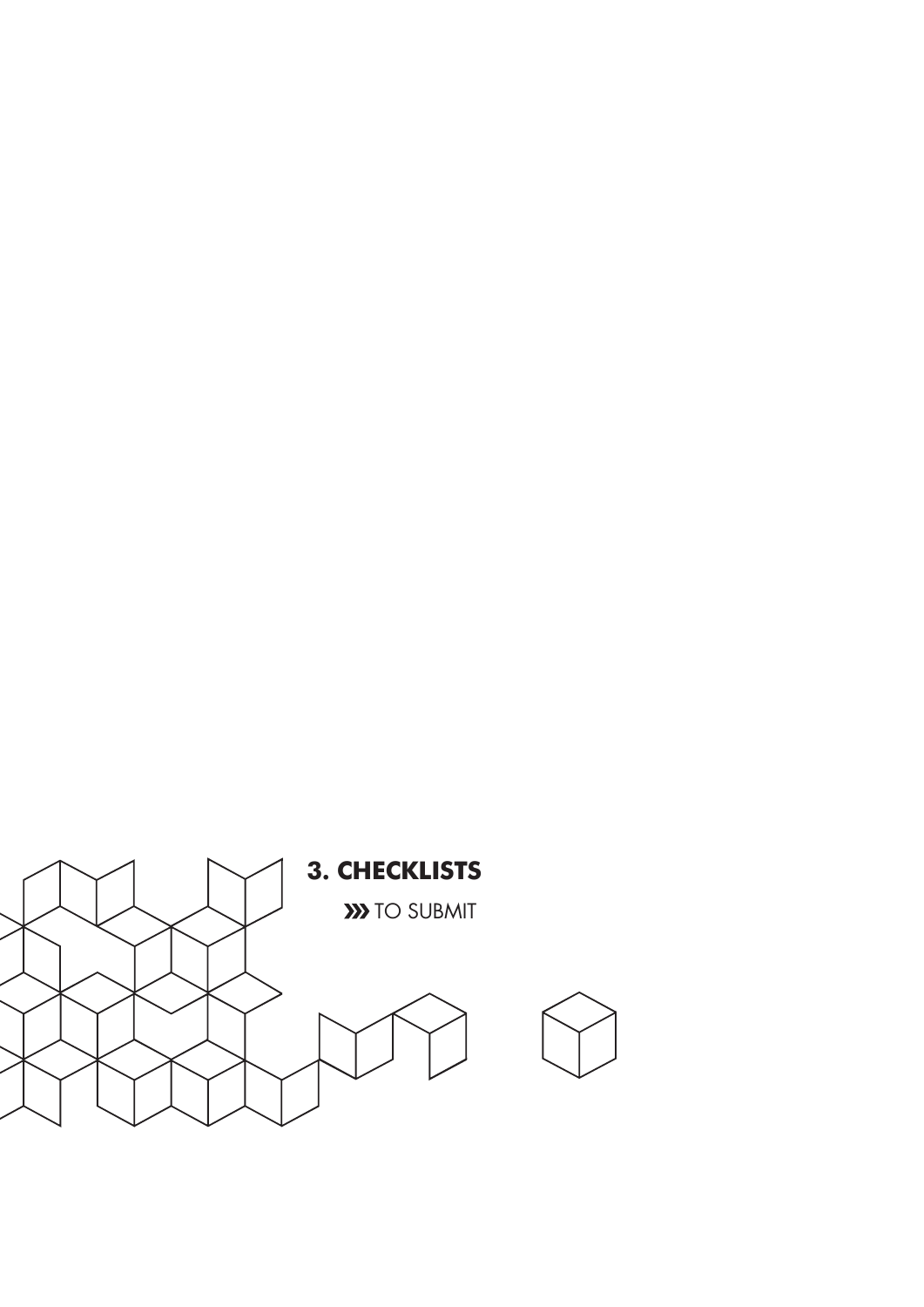# **FEASIBILITY STUDY CHECKLIST**

*Note: the checklist must be completed and submitted along with the application file.*

# **MAIN STRUCTURE**

| 1. Executive Summary                         |  |
|----------------------------------------------|--|
| 2. Company & Project Overview                |  |
| <b>Staffing Schedule</b>                     |  |
| 3. Market Research                           |  |
| 4. SWOT Analysis                             |  |
| 5. Socio-Economic Impact                     |  |
| 6. Financial Plan                            |  |
| 7. Conclusions & Recommendations             |  |
| 8. Additions for R&D Centers (If Applicable) |  |
|                                              |  |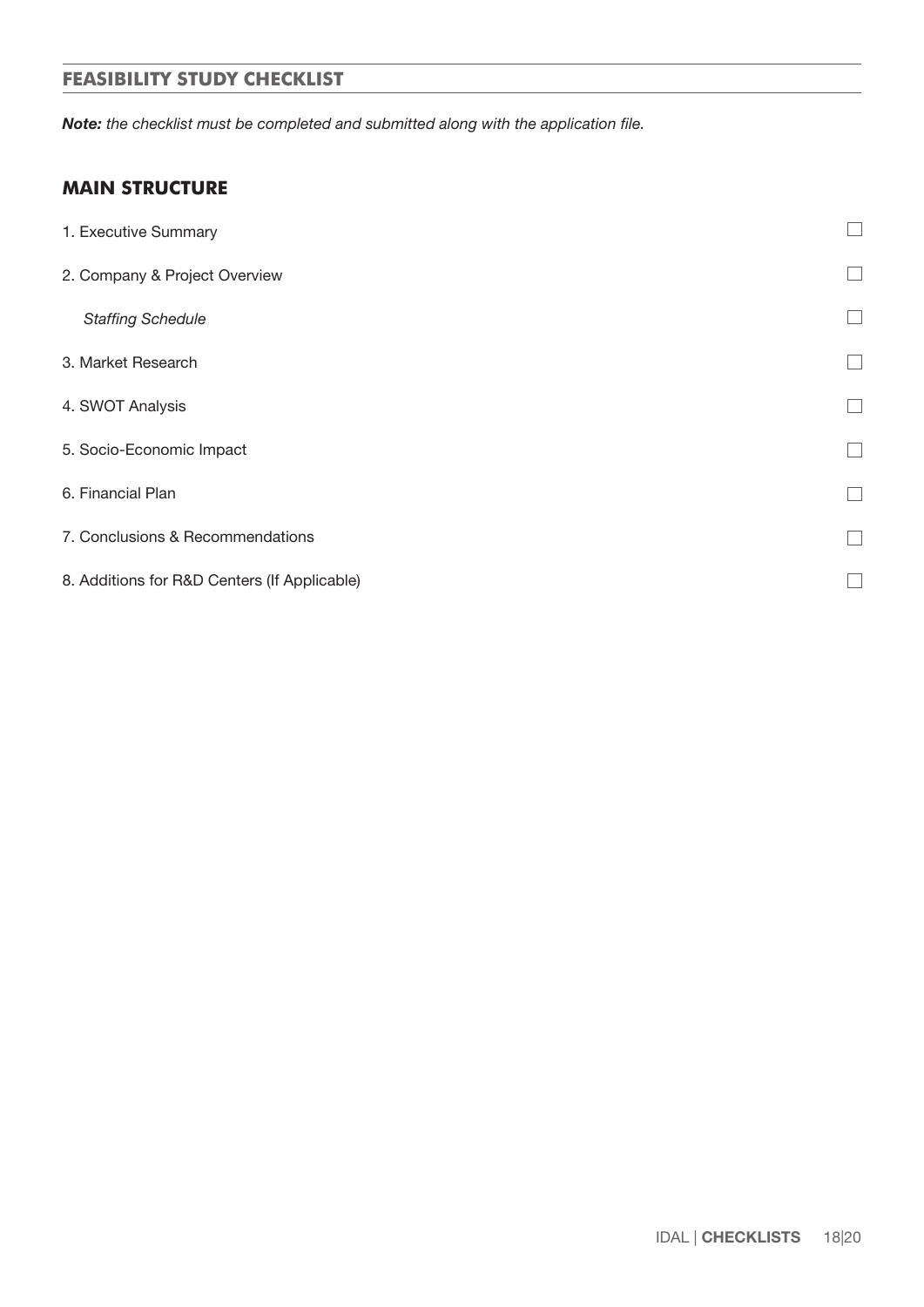# **FINANCIAL PLAN STATEMENTS**

*Note: the checklist must be completed and submitted along with the application file.*

| 1. Initial Investment Cost Breakdown Table                                                                                                            |  |
|-------------------------------------------------------------------------------------------------------------------------------------------------------|--|
| 2. List & Value of Existing Fixed Assets & Equipment                                                                                                  |  |
| 3. Projected Income Statement<br>- The financing structure<br>- The cash flow for the project and the expected profit                                 |  |
| 4. Projected Revenues Sheet (Detailed)<br>- The Net Present Value of the project (NPV)<br>- The Internal Rate of Return (IRR)<br>- The payback period |  |
| 5. Projected Operational Costs Sheet (Detailed)                                                                                                       |  |
| 6. Projected Cash Flow Statement                                                                                                                      |  |
| 7. Funding Sources                                                                                                                                    |  |
| Projections on a Ten-Year Basis                                                                                                                       |  |

Date of Completion

Full Name

Position